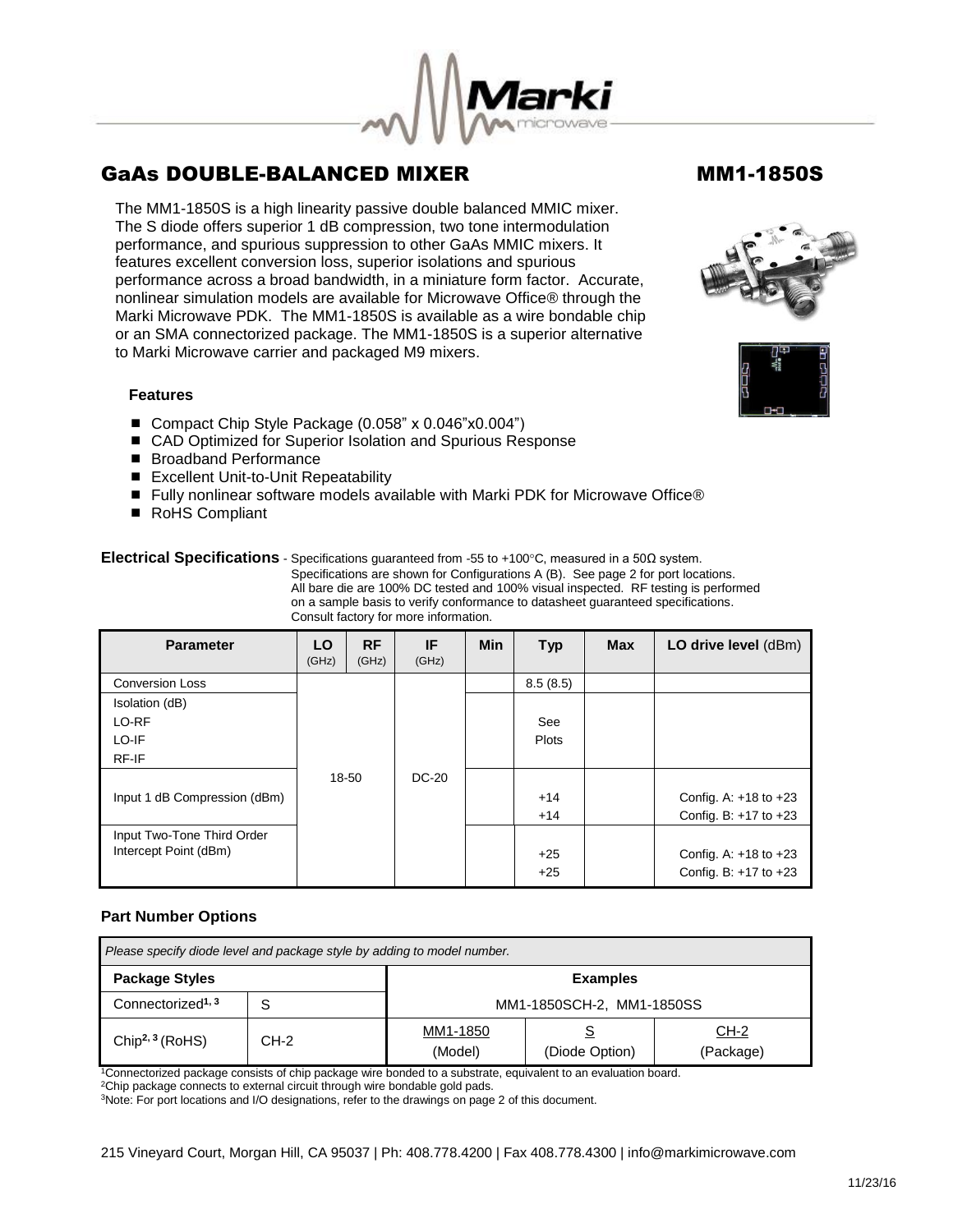

#### GaAs DOUBLE-BALANCED MIXER MM1-1850S *Page 2* **LO/RF 18 to 50 GHz IF DC to 20 GHz**  $1 \times 3$  $2^{6}$ RF Input/Output LO Input  $\Box + (1 \times 3)$  IF Input/ **Output Configuration B**  $1\times 3$ 2 RF Input/ **Output** LO Input IF Input/ **Output Configuration A**

1. Configuration A/B refer to the same part number (MM1-1850S) used in one of two different ways for optimal spurious performance. For the lowest conversion loss, use the mixer in Configuration A (port 2 as the LO input, port 1 as the RF input or output). If you need to use a lower LO drive, use the mixer in Configuration B (port 2 as the RF input or output, port 1 as the LO input). For optimal spurious suppression, experimentation or simulation is required to choose between Configuration A and B. For more information, [see here.](http://www.markimicrowave.com/rf-microwave-qa/q/what-is-the-difference-between-configuration-a-and-configuration-b-on-mixers)



1. CH Substrate material is .004 thick GaAs.

2. I/O traces and ground plane finish are 2 microns Au.

3. Wire Bonding - Ball or wedge bond with 0.025 mm (1 mil) diameter pure gold wire. Thermosonic wirebonding with a nominal stage temperature of 150 °C and a ball bonding force of 40 to 50 grams or wedge bonding force of 18 to 22 grams is recommended. Use the minimum level of ultrasonic energy to achieve reliable wirebonds. Wirebonds should be started on the chip and terminated on the package or substrate. All bonds should be as short as possible <0.31 mm (12 mils).

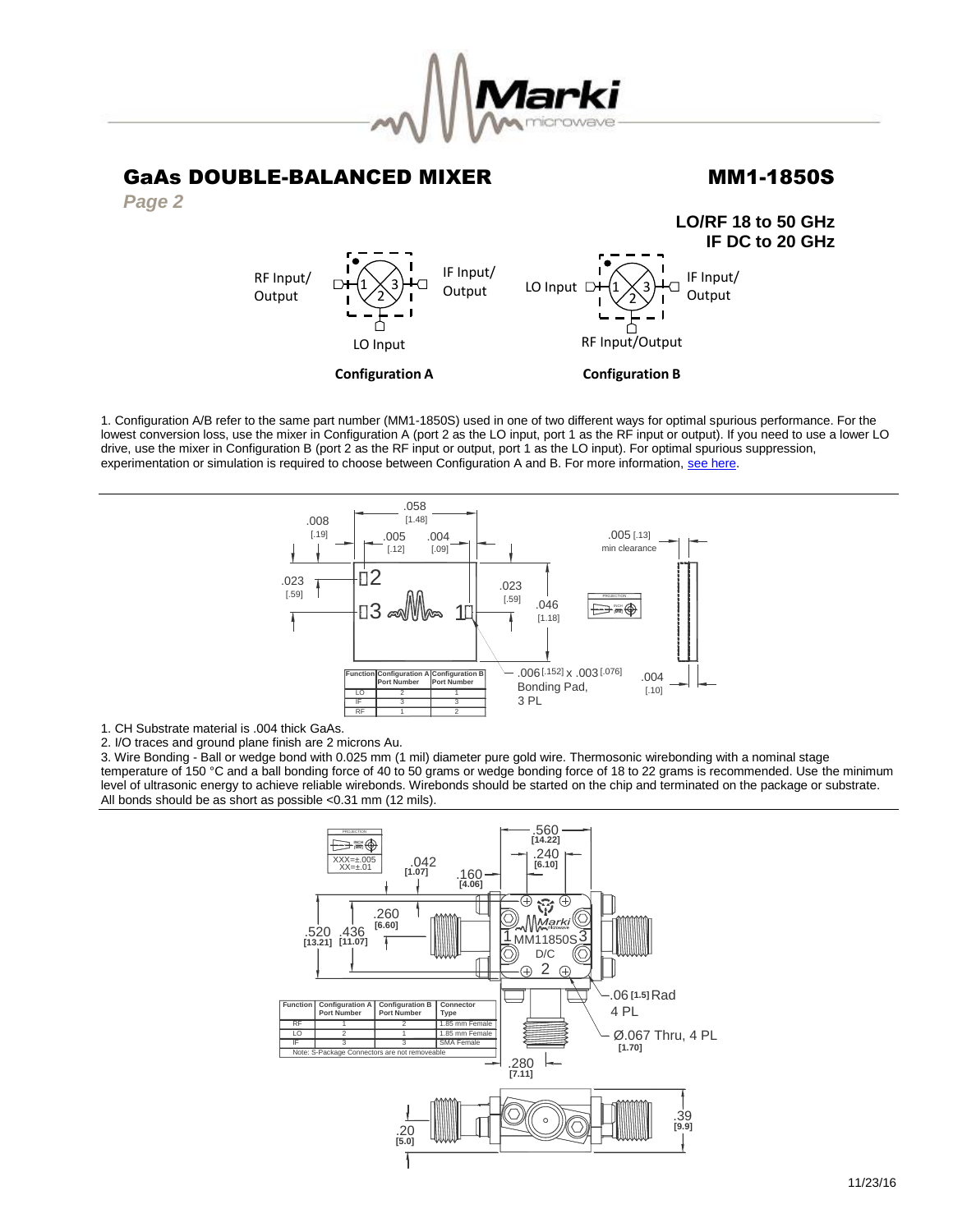

*Page 3*

**LO/RF 18 to 50 GHz IF DC to 20 GHz**

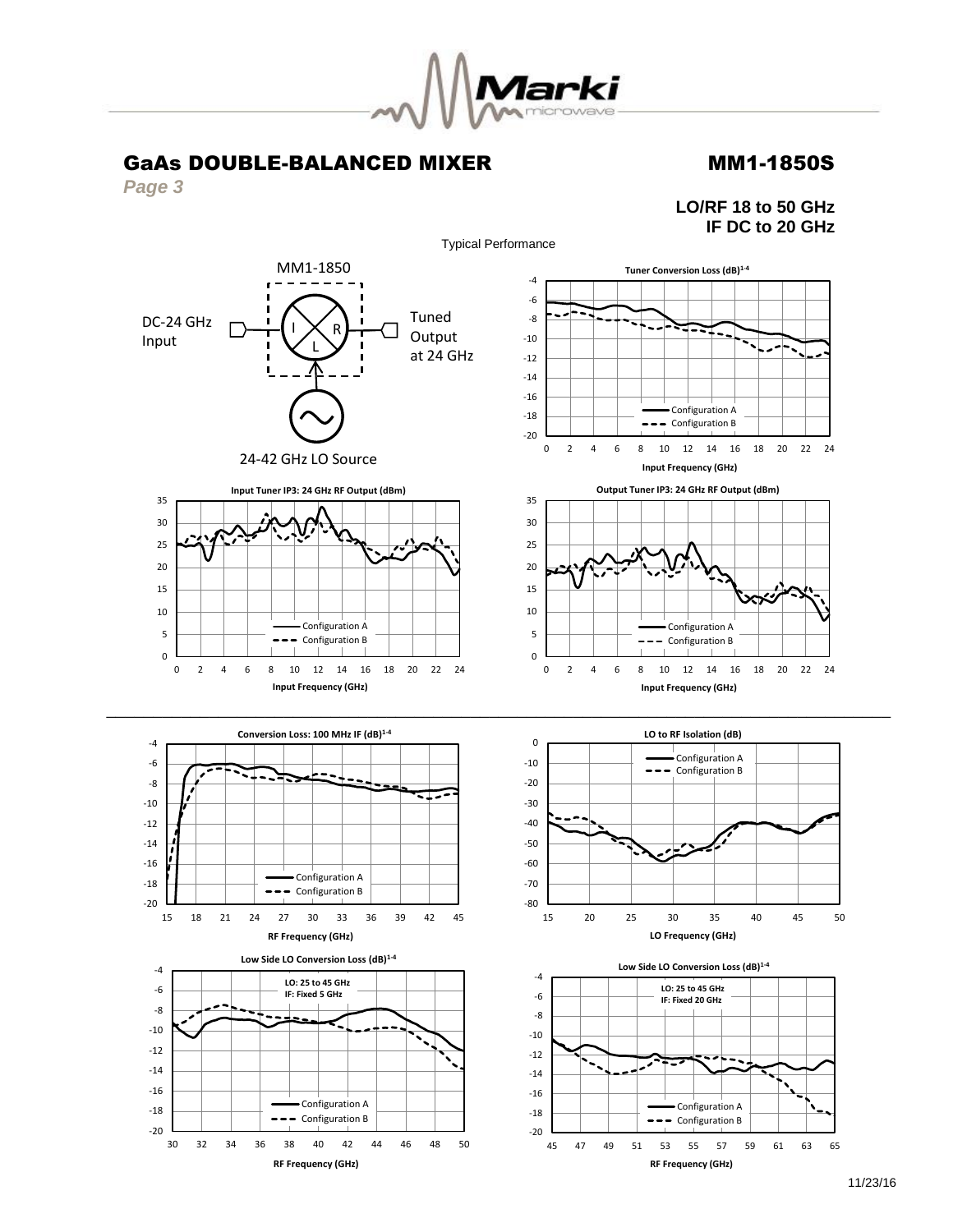

*Page 4*

**LO/RF 18 to 50 GHz IF DC to 20 GHz**

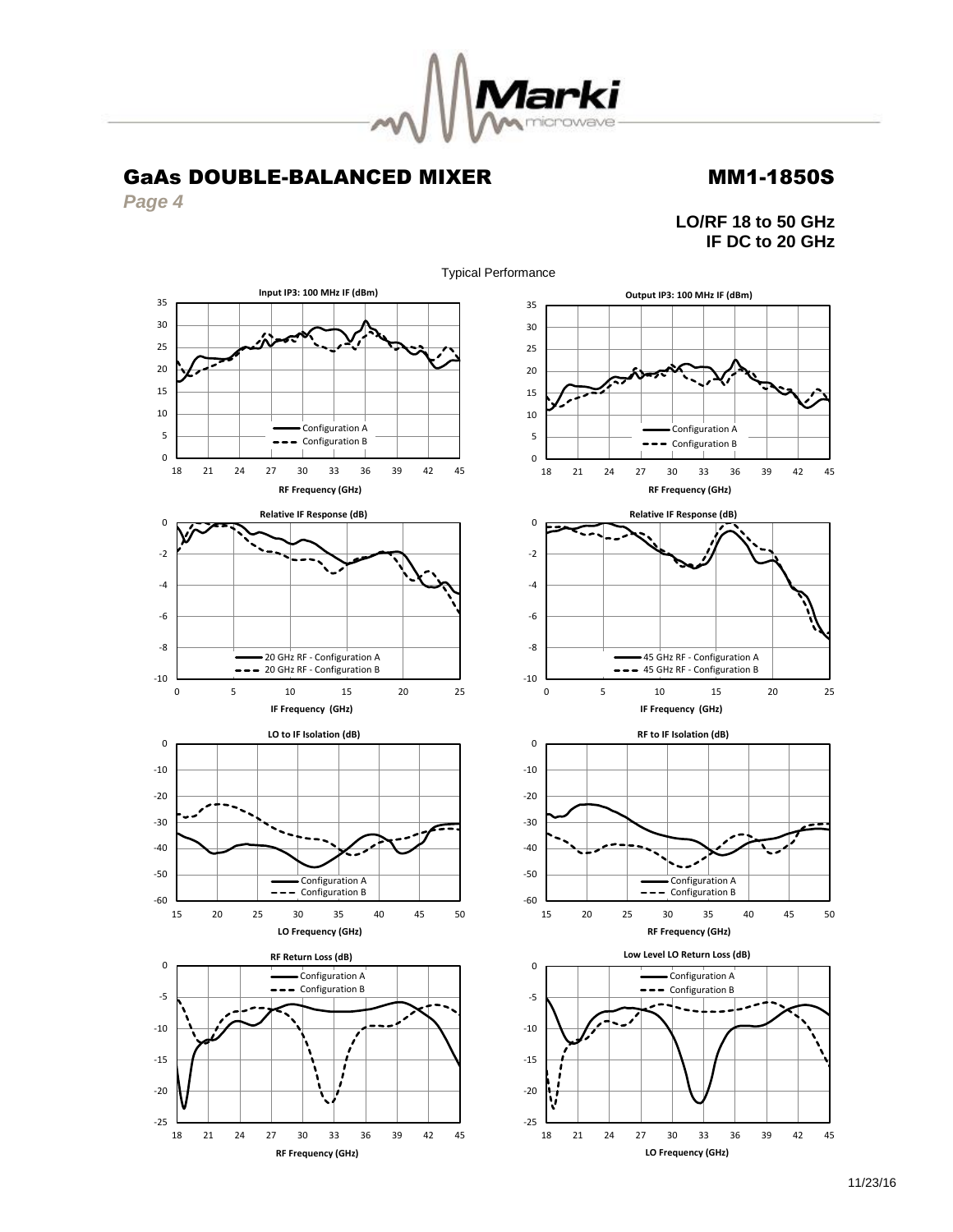

*Page 5*

**LO/RF 18 to 50 GHz IF DC to 20 GHz**

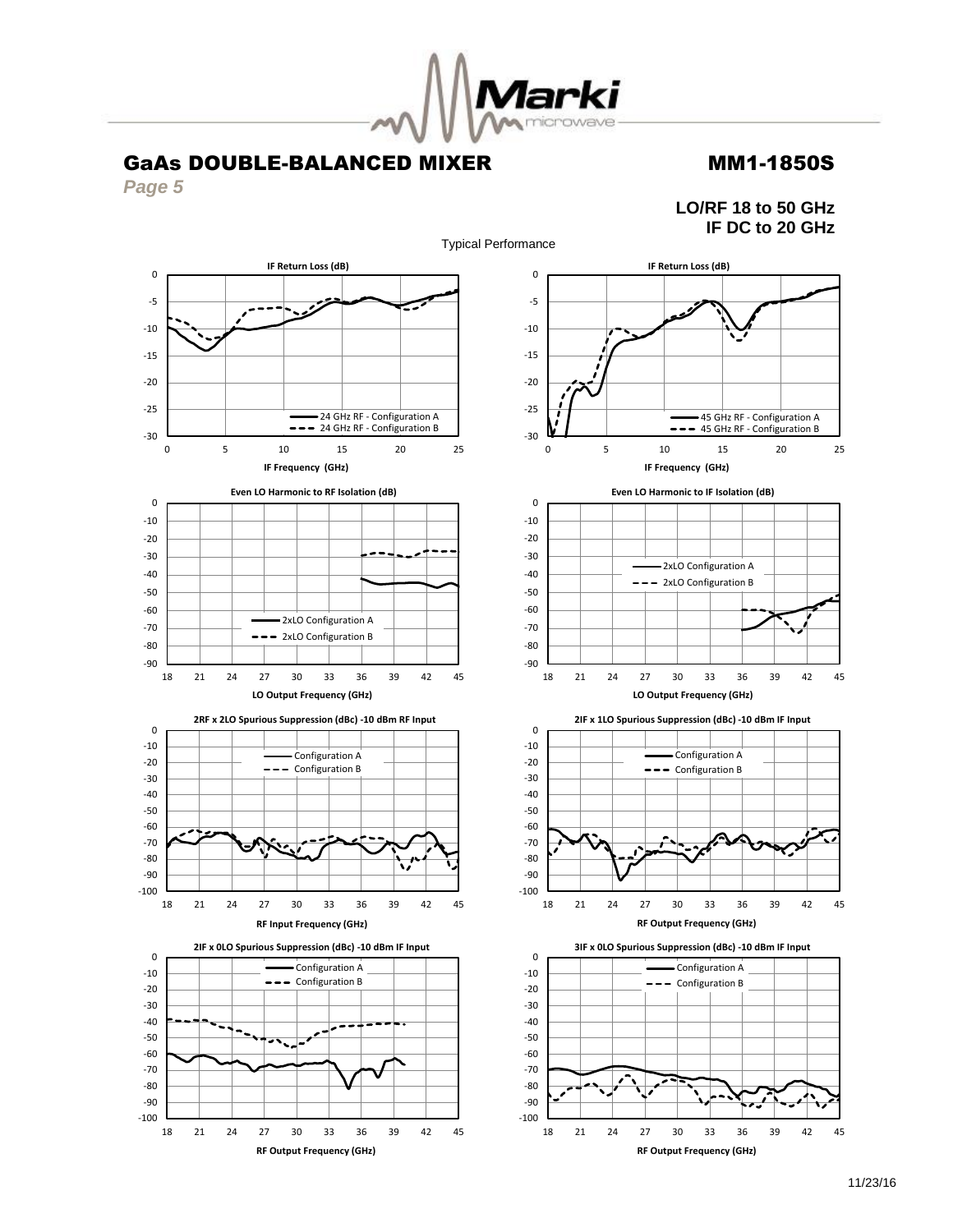

*Page 6*

**LO/RF 18 to 50 GHz IF DC to 20 GHz**

### **Downconversion Spurious Suppression**

Spurious data is taken by selecting RF and LO frequencies  $(\pm mLO+\text{nRF})$  within the RF/LO bands, to create a spurious output within the IF output band. The mixer is swept across the full spurious band and the mean is calculated. The numbers shown in the table below are for a -10 dBm RF input. Spurious suppression is scaled for different RF power levels by (n-1), where "n" is the RF spur order. For example, the 2RFx2LO spur is 70 dBc for the A configuration for a -10 dBm input, so a -20 dBm RF input creates a spur that is (2-1) x (-10 dB) dB lower, or 80 dBc.

| $-10$ dBm<br><b>RF Input</b> | 0xLO    | 1xLO      | 2xLO      | 3xLO      | 4xLO      | 5xLO      |
|------------------------------|---------|-----------|-----------|-----------|-----------|-----------|
| 1xRF                         | 30(34)  | Reference | 23 (35)   | 10(17)    | 20(24)    | N/A       |
| 2xRF                         | 83 (81) | 64 (56)   | 70 (71)   | 77 (52)   | 71 (72)   | 78 (64)   |
| 3xRF                         | 93 (93) | 72 (83)   | 84 (98)   | 85 (82)   | 89 (98)   | 84 (92)   |
| 4xRF                         | N/A     | 127 (127) | 121 (121) | 120 (112) | 124 (121) | 126 (118) |
| 5xRF                         | N/A     | 137 (138) | 131 (139) | 132 (134) | 135 (136) | 131 (132) |

### **Typical Downconversion Spurious Suppression (dBc): A Configuration (B Configuration) <sup>4</sup>**

### **Upconversion Spurious Suppression**

Spurious data is taken by mixing an input within the IF band, with LO frequencies (+mLO+nIF), to create a spurious output within the RF output band. The mixer is swept across the full spurious output band and the mean is calculated. The numbers shown in the table below are for a -10 dBm IF input. Spurious suppression is scaled for different IF input power levels by (n-1), where "n" is the IF spur order. For example, the 2IFx1LO spur is typically 71 dBc for the A configuration for a -10 dBm input, so a -20 dBm IF input creates a spur that is (2-1) x (-10 dB) dB lower, or 81 dBc.

| Typical Upconversion Spurious Suppression (dBc): A Configuration (B Configuration) <sup>4</sup> |  |  |  |
|-------------------------------------------------------------------------------------------------|--|--|--|
|                                                                                                 |  |  |  |

| $-10$ dBm<br><b>IF Input</b> | 0xLO      | 1xLO      | 2xLO      | 3xLO      | 4xLO      | 5xLO      |
|------------------------------|-----------|-----------|-----------|-----------|-----------|-----------|
| 1xIF                         | 21(28)    | Reference | 18 (34)   | 8(9)      | 24 (25)   | N/A       |
| 2xIF                         | 71 (50)   | 71 (70)   | 68 (61)   | 71 (67)   | 64 (51)   | 69 (57)   |
| 3xIF                         | 87 (96)   | 82 (86)   | 79 (87)   | 77 (75)   | 86 (89)   | 68 (72)   |
| 4xIF                         | 129 (114) | 115 (113) | 111 (110) | 114 (113) | 115 (114) | 111 (116) |
| 5xIF                         | 140 (146) | 124 (126) | 131 (133) | 124 (127) | 127 (128) | 125 (124) |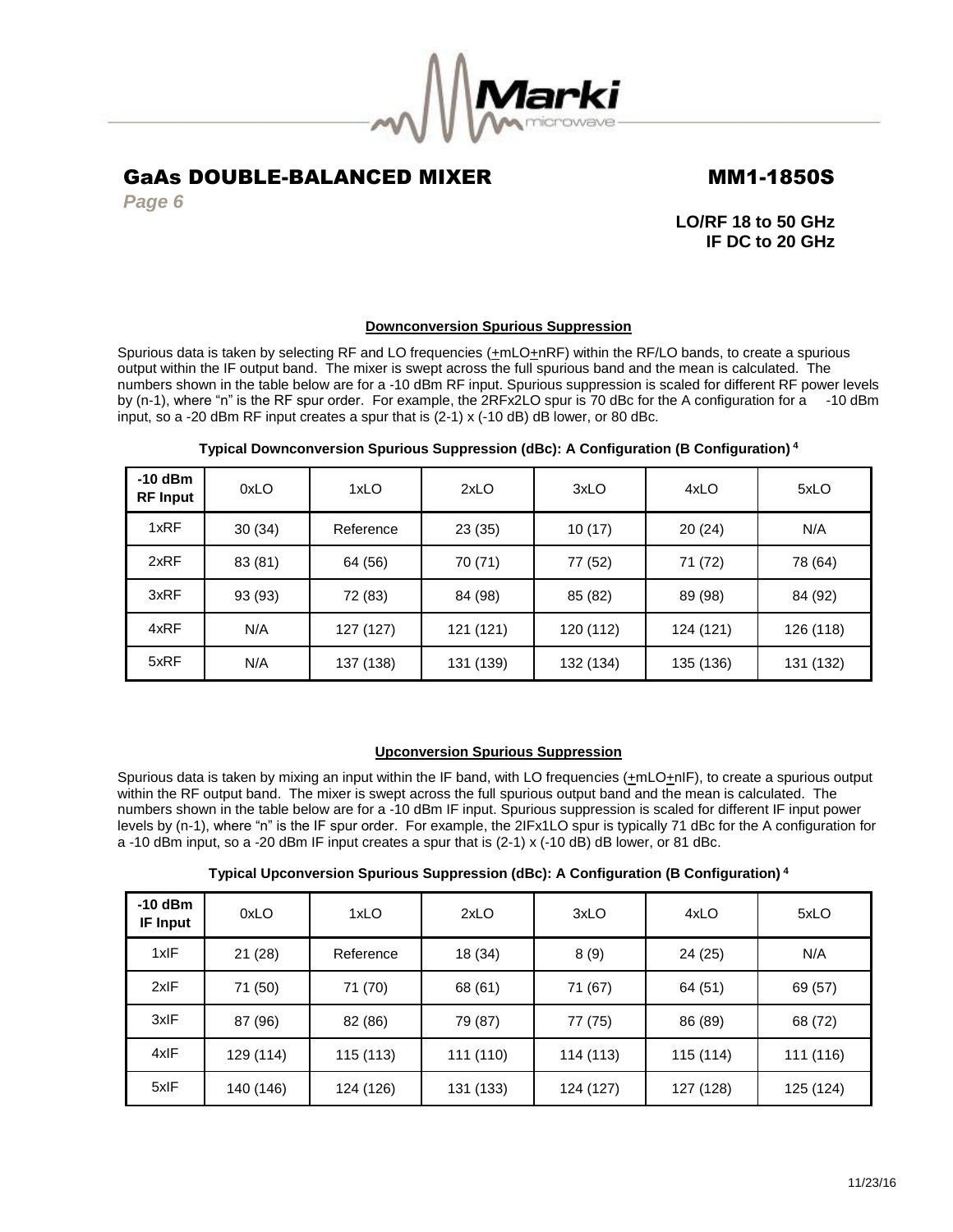

*Page 6*

## **LO/RF 18 to 50 GHz IF DC to 20 GHz**

### **Mounting and Bonding Recommendations**

Marki MMICs should be attached directly to a ground plane with conductive epoxy. The ground plane electrical impedance should be as low as practically possible and the epoxy should have high thermal conductivity. This will prevent resonances and permit the best possible electrical performance. Datasheet performance is only guaranteed in an environment with a low electrical impedance ground. MMICs with high power dissipation, particularly those with high DC power requirements, also require a thermally conductive ground plane with a thermally conductive epoxy attachment.

**Mounting** - To epoxy the chip, apply a minimum amount of conductive epoxy to the mounting surface so that a thin epoxy fillet is observed around the perimeter of the chip. Cure epoxy according to manufacturer instructions.

**Wire Bonding** - Ball or wedge bond with 0.025 mm (1 mil) diameter pure gold wire. Thermosonic wirebonding with a nominal stage temperature of 150 °C and a ball bonding force of 40 to 50 grams or wedge bonding force of 18 to 22 grams is recommended. Use the minimum level of ultrasonic energy to achieve reliable wirebonds. Wirebonds should be started on the chip and terminated on the package or substrate. All bonds should be as short as possible <0.31 mm (12 mils).

**Circuit Considerations** – 50 ohm transmission lines should be used for all high frequency connections in and out of the chip. Wirebonds should be kept as short as possible, with multiple wirebonds recommended for higher frequency connections to reduce parasitic inductance. In circumstances where the chip more than .001" thinner than the substrate, a heat spreading spacer tab is optional to further reduce bondwire length and parasitic inductance.

### **Handling Precautions**

**General Handling**: Chips should be handled with a vacuum collet when possible, or with sharp tweezers using well trained personnel. The surface of the chip is fragile and should not be contacted if possible.

**Static Sensitivity**: GaAs MMIC devices are subject to static discharge, and should be handled, assembled, tested, and transported only in static protected environments.

**Cleaning and Storage**: Do not attempt to clean the chip with a liquid cleaning system or expose the bare chips to liquid. Once the ESD sensitive bags the chips are stored in are opened, chips should be stored in a dry nitrogen atmosphere.

### **Bonding Diagram**